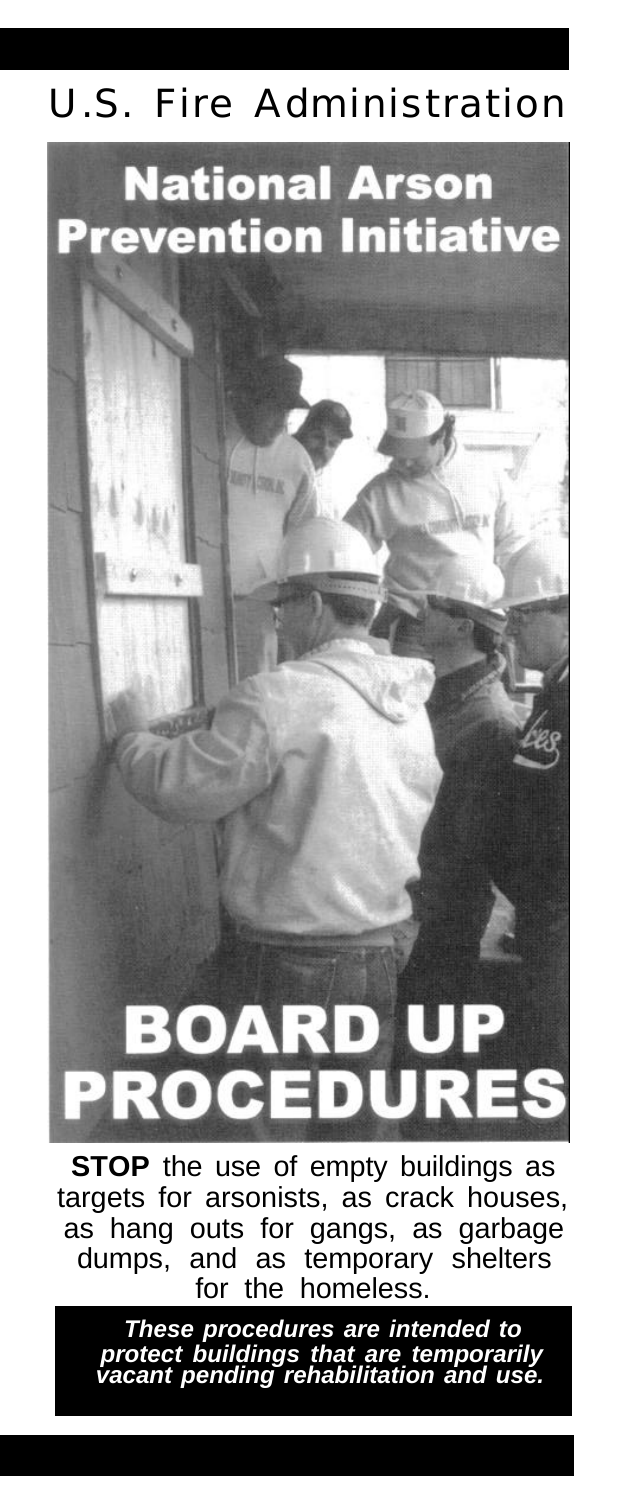## "HARDENING THE TARGET" BOARD UP PROCEDURES

**Protecting valuable buildings from the weather and from illegal entry can be accomplished by improving security, organizing block watches, improving lighting, periodic patrols, and by following these directions.**

- **1. DISCONNECT ALL UTILITIES AT THE STREET**
	- A. Turn off water at the street and drain the system to its lowest point. Leave faucets open and put anti-freeze in all traps containing water.
	- B. Have the utility company disconnect electricity at the street and remove and cap meters.
	- C. Shut off LNG supply at the street. Disconnect and remove LPG and heating oil tanks.

#### **2. REMOVE ALL FLAMMABLES AND COMBUSTIBLES FROM INSIDE AND OUTSIDE THE BUILDING**

- A. Remove all upholstered furniture, combustible materials and trash from the building, including the basement and attic.
- B. Remove trash and trash containers and combustible furniture from exterior stairwells, porches, fire escapes and outbuildings.
- C. Remove shrubbery and vegetation that could support or spread a fire.
- **3. SECURE THE BUILDING TO PREVENT ENTRY**
	- A. Search the entire building to ensure that it is unoccupied.
- B. Remove doors and storm windows and place in storage.

## DETERMINING HOW MUCH PROTECTION IS NEEDED

- 1. Openings in the basement, first floor doors and windows and any point of entry accessible from a porch, fire escape or other potential climbing point require additional security measures. These openings should be barricaded with plywood, 2x4s, bolts and nails.
- 2. Openings that are at least 10' from ground level which are not accessible from a porch, fire escape, roof, or other climbing point can be secured with nails in each brace, and every 12" around the perimeter. For these openings the plywood should be fitted so that it rests snugly against the exterior frame, butting up to the siding on wood frame buildings and up to the brickwork on brick buildings. It may be necessary to remove the staff bead so this fit can be flush and tight.

### BOARDING UP

- 1. Cut plywood to fit over the window and door openings, flush with outside of the molding. *Note: For buildings with metal door and window frames the alternative is to cut the plywood and 2x4s to fit the inside of the door frame buffed up against the band molding.*
- 2. Cut the 2x4s to fit the horizontal dimension of the plywood. You will need two 2x4 exterior and two interior braces for each window and three sets for each door. *For buildings with metal doors and window frames the 2x4s for the outside will be cut to the dimensions of the plywood, fitting inside the door frame, against the band molding. For the inside the 2x4s will be cut to the outside dimension of the door or window frame.*
- 3. Pre drill 3/8th inch holes in the plywood and the braces.
- 4. The holes will be placed approximately 1/3 of the length of the brace from each outside edge of the door and window jam.
- 5. The two window braces will be placed 1/3 of the distance from the top and the bottom of the window.
- 6.The three door braces will be placed; one in the center of the doorway, and one half the distance from the center to the top and to the bottom of the doorway.
- 7. Place the plywood over the exterior opening and nail to the frame. *For metal frames place the plywood and braces inside the frame against the band molding.*
- 8. Place the 2x4 braces over the interior and exterior of the door or window.
- 9. Place the large washer over the carriage bolt and place the bolt through the holes.
- 10.Place washer and nut inside and tighten securely. Torque the nut so that it slightly compresses the interior 2x4.

**After all entrances are secured, the interior worker should exit the building, using a ladder, through a window, if such exists, at least 10 feet above the ground. Nail or screw a plywood sheet over the worker's exit. Patrol the building periodically to check the security.**

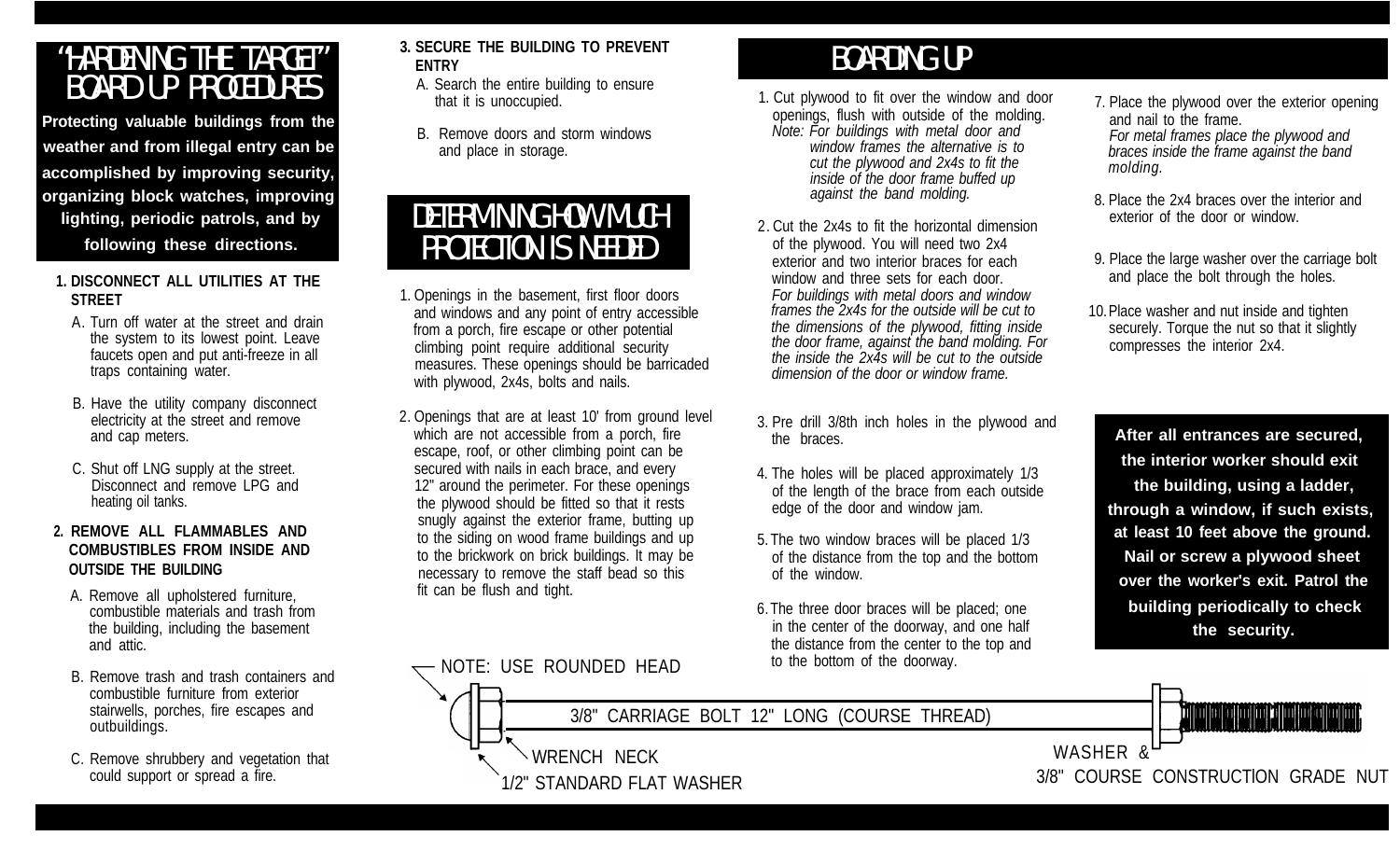#### **MATERIALS NEEDED**

- **A . 1/2" plywood, grade CDX and 2" x 4" by 8' construction grade lumber.**
- **B . 3/8" by 12" carriage bolts (rounded head on weather side).**
- **C. 3/8" construction grade nuts.**
- **D . Flat washers with an inside diameter large enough to bypass the wrench neck inside the carriage bolt head so no lift edge is available beneath an installed carriage bolt head.**
- **E. 1/2" diameter flat washers for installation beneath the nut inside the building.**
- **F . 1-5/8" (6d) galvanized or stainless steel ringshank nails or comparable deck nails.**

#### **WINDOWS**



View from inside bldg.

Note: Outside view of window is same as view from outside door except with two 2x4 braces instead of three.



View from outside bldg